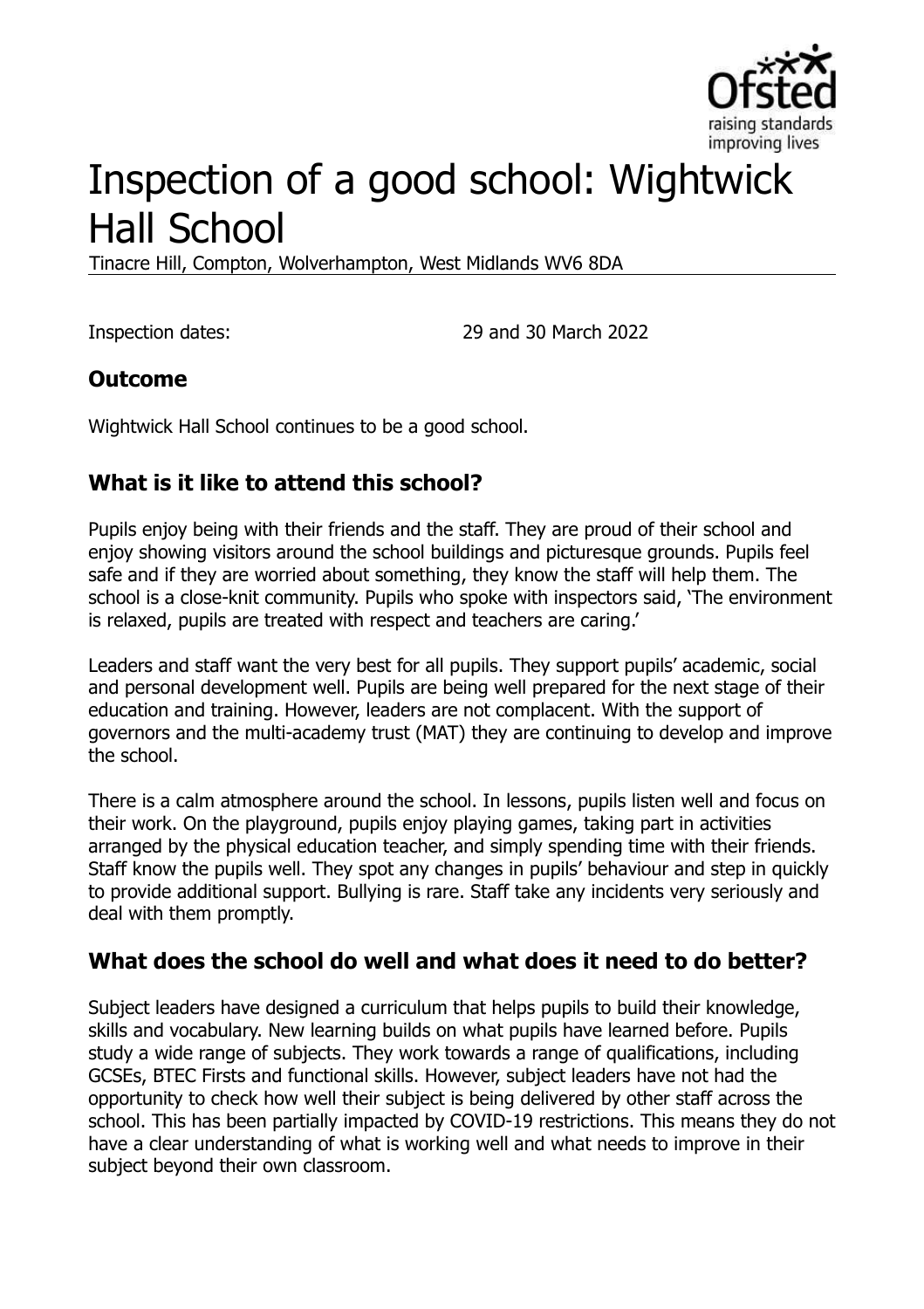

Teachers, many of whom are subject specialists, have secure subject knowledge. In most instances, teachers explain new concepts in a clear and logical manner. This helps pupils to connect new learning to what they already know. Teachers check that pupils understand new learning and they adapt their teaching if required. Staff model subjectspecific language well. Pupils are starting to use similar language when explaining their own understanding or answering questions. When required, staff use a range of alternative communication systems, including signing and symbols to support spoken language. Staff weave them into daily practice skilfully to help pupils communicate effectively.

Support staff are used effectively across the school. In class, they provide individual and group support, so pupils can engage fully in lessons. Teaching assistants also encourage pupils to make choices and work independently.

Pupils understand the importance of reading in and out of school. Teachers identify any pupils who are at the early stages of reading. However, staff are not accurately identifying the specific gaps in pupils' phonic knowledge. As a result, phonics teaching is not consistent, and gaps in pupils' phonic knowledge are not being filled as well as they could be.

Timetabled subjects support pupils' personal development effectively. Activities such as the Duke of Edinburgh award and the recent science fair complement this. There is a range of opportunities to develop pupils' enterprise and business skills. This includes running the school's coffee shop and charity shop. Pupils enjoy these responsibilities immensely. Cooking lessons support pupils' understanding of healthy lifestyles. In cooking lessons, staff weave in activities to reinforce pupils' literacy and numeracy skills. The range of trips, clubs and special events has been affected by COVID-19 restrictions. Pupils are keen for these activities to restart as soon as possible.

The careers programme starts in Year 7. An external agency becomes involved in the annual review process from Year 9 onwards. They provide tailored support for individual pupils. In other lessons, staff identify career choices that link to specific subjects. Pupils speak knowledgeably about the next step in their education and training. Opportunities for work experience have been significantly reduced by COVID-19 restrictions.

Staff enjoy working at the school and support each other well. Staff say that leaders are always prepared to listen and are mindful of their well-being. Staff value the safeguarding training they have received. However, very little curriculum training has been delivered for some time.

Despite challenges in leadership capacity, leaders have continued to maintain standards across the school. This year, improvements linked to behaviour and pastoral care are proving successful.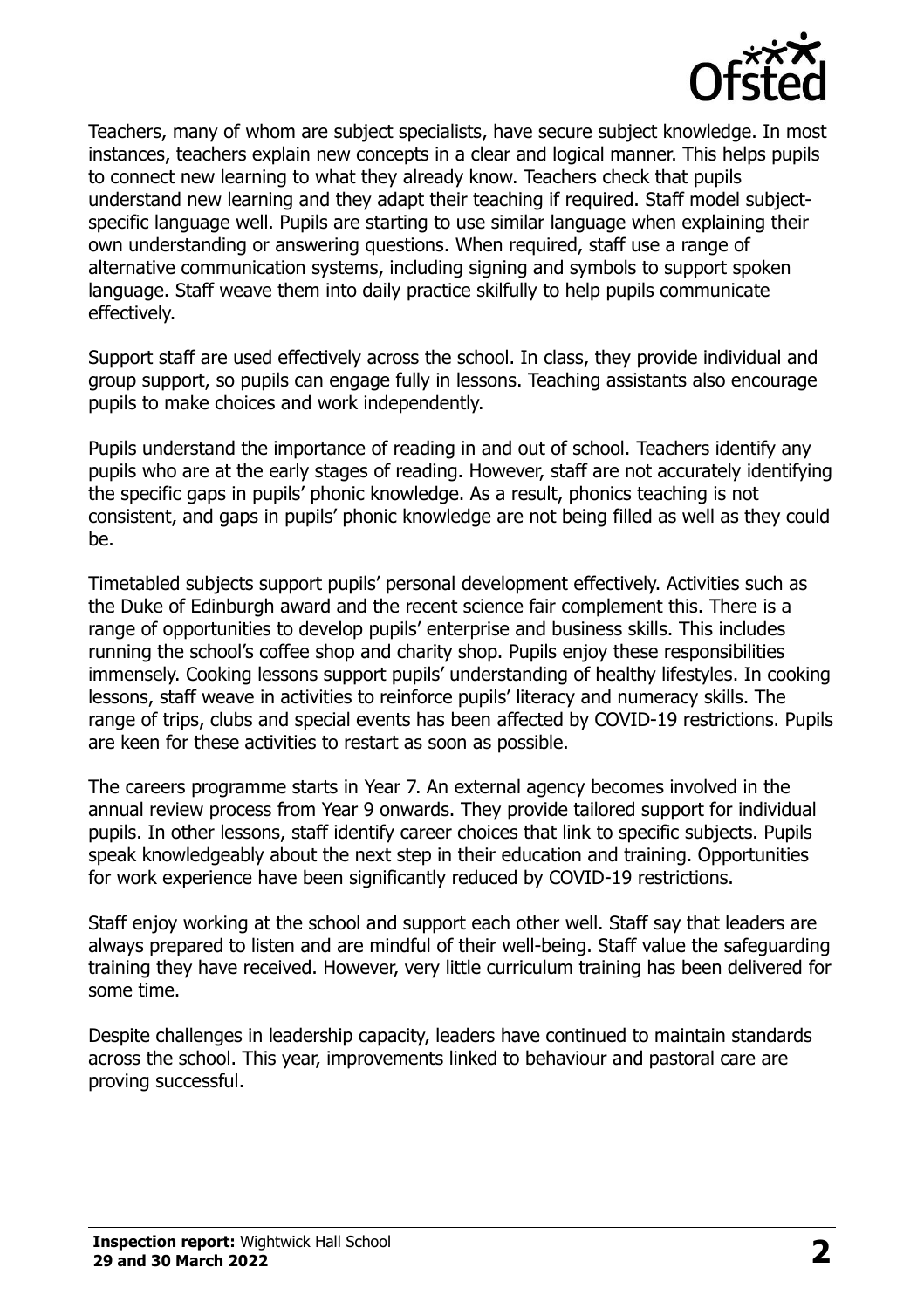

## **Safeguarding**

The arrangements for safeguarding are effective.

Leaders and staff are clear that safeguarding is everyone's responsibility. Staff are aware of the additional risks pupils with special educational needs and/or disabilities (SEND) may face. They know that some pupils cannot speak for themselves, so they keep a close eye on them. All staff, including those responsible for leading safeguarding, are well trained. Staff know what to do if they have a concern about a pupil. Training includes updates about identifying and reporting concerns, and specific training linked to sexual violence and harassment. Pupils have a sound understanding of how to keep themselves safe when working online.

## **What does the school need to do to improve?**

## **(Information for the school and appropriate authority)**

- Subject leaders have not monitored their curriculum areas outside of their own classroom. Consequently, they do not have a clear understanding of the strengths and areas for improvement in their subject across the school. This means they have not been able to arrange support or training for other members of staff if required. Senior leaders need to make sure that subject leaders have the opportunity to monitor their curriculum areas, so that they can lead the development of their respective subjects further.
- Teachers are not accurately identifying gaps in pupils' phonic knowledge. As a result, phonics teaching is not focused and gaps in pupils' phonic knowledge are not being filled in a coordinated manner. Leaders need to support staff, so they can accurately identify gaps in pupils' phonic knowledge and deliver appropriate teaching and interventions.

### **Background**

When we have judged a school to be good, we will then normally go into the school about once every four years to confirm that the school remains good. This is called a section 8 inspection of a good or outstanding school, because it is carried out under section 8 of the Education Act 2005. We do not give graded judgements on a section 8 inspection. However, if we find evidence that a school would now receive a higher or lower grade, then the next inspection will be a section 5 inspection. Usually this is within one to two years of the date of the section 8 inspection. If we have serious concerns about safeguarding, behaviour or the quality of education, we will deem the section 8 inspection as a section 5 inspection immediately.

This is the first section 8 inspection since we judged the predecessor school, Wightwick Hall School, to be good in November 2015.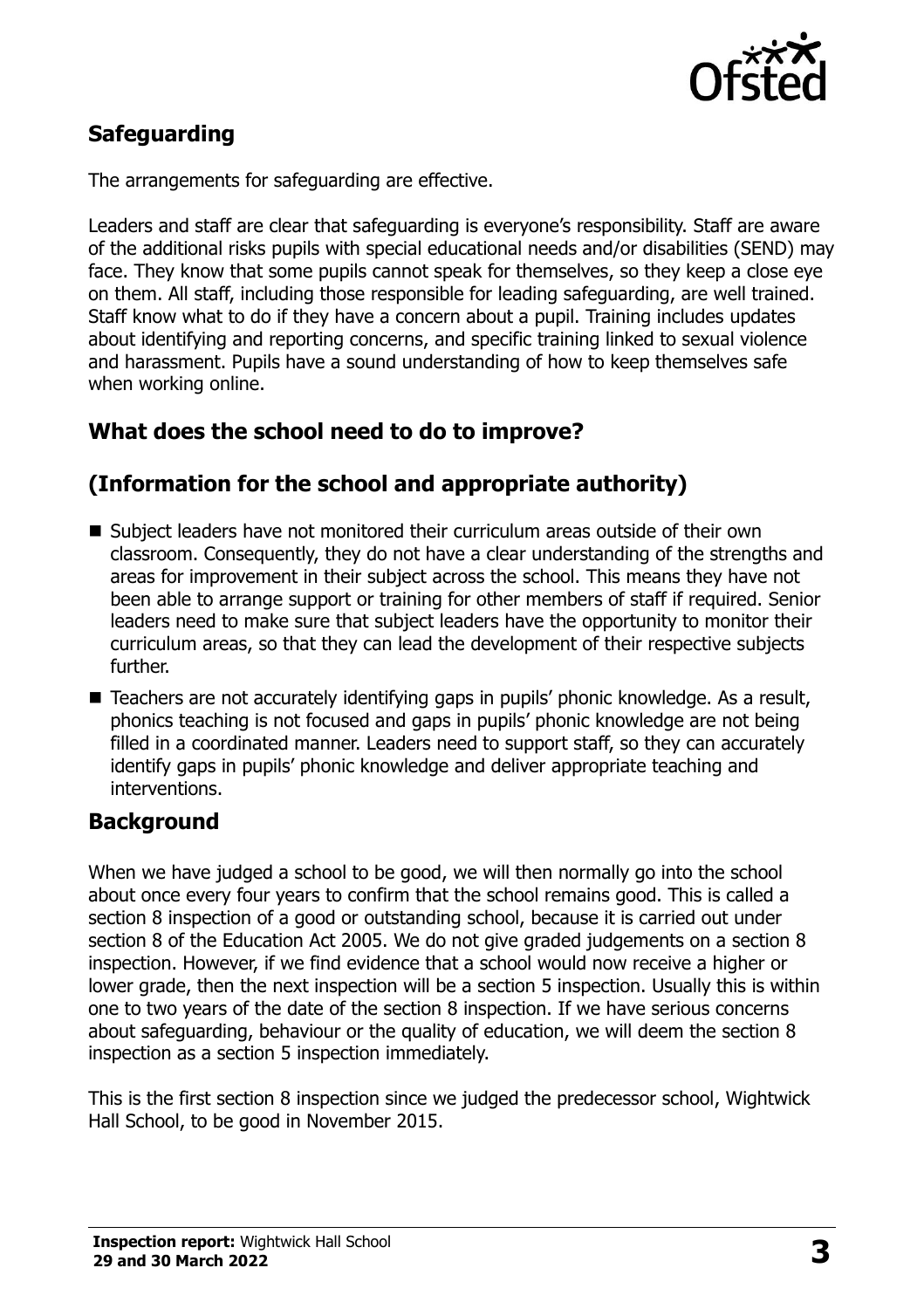

## **How can I feed back my views?**

You can use [Ofsted Parent View](https://parentview.ofsted.gov.uk/) to give Ofsted your opinion on your child's school, or to find out what other parents and carers think. We use information from Ofsted Parent View when deciding which schools to inspect, when to inspect them and as part of their inspection.

The Department for Education has further [guidance](http://www.gov.uk/complain-about-school) on how to complain about a school.

If you are the school and you are not happy with the inspection or the report, you can [complain to Ofsted.](https://www.gov.uk/complain-ofsted-report)

## **Further information**

You can search for [published performance information](http://www.compare-school-performance.service.gov.uk/) about the school.

In the report, ['disadvantaged pupils'](http://www.gov.uk/guidance/pupil-premium-information-for-schools-and-alternative-provision-settings) refers to those pupils who attract government pupil premium funding: pupils claiming free school meals at any point in the last six years and pupils in care or who left care through adoption or another formal route.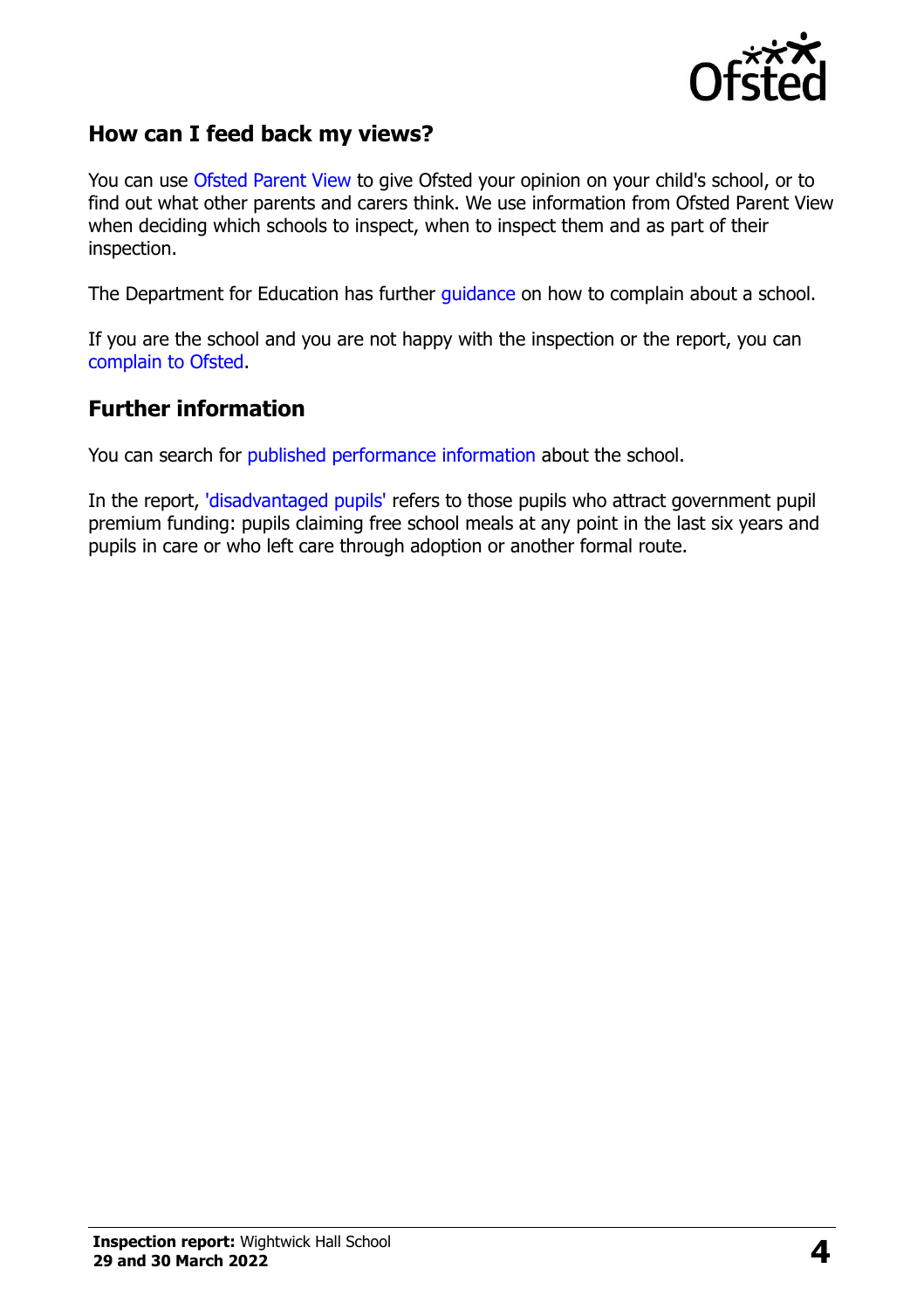

## **School details**

| Unique reference number                            | 144209                          |
|----------------------------------------------------|---------------------------------|
| <b>Local authority</b>                             | <b>Staffordshire</b>            |
| <b>Inspection number</b>                           | 10212185                        |
| <b>Type of school</b>                              | <b>Special</b>                  |
| <b>School category</b>                             | Academy special converter       |
| Age range of pupils                                | 11 to 19                        |
| <b>Gender of pupils</b>                            | Mixed                           |
| <b>Gender of pupils in sixth-form</b><br>provision | Mixed                           |
| Number of pupils on the school roll                | 92                              |
| Of which, number on roll in the sixth<br>form      | 19                              |
| <b>Appropriate authority</b>                       | Board of trustees               |
| <b>Chair of trust</b>                              | Simon Kibble                    |
| <b>Headteacher</b>                                 | <b>Mandy Morris</b>             |
| Website                                            | www.wightwickhall.staffs.sch.uk |
| Date of previous inspection                        | Not previously inspected        |

## **Information about this school**

- Wightwick Hall School is part of the Endeavour MAT. The school joined the trust in September 2017.
- All pupils on roll have an education, health and care plan. The school caters predominantly for pupils with a diagnosis of autism and pupils with social, emotional and mental health needs.
- The school is made up of three departments: Bannatyne, Gates and Roddick. Roddick is the sixth form department.
- Several local authorities, including Staffordshire, Wolverhampton, and Dudley, place pupils in the school.
- The school does not use alternative provision.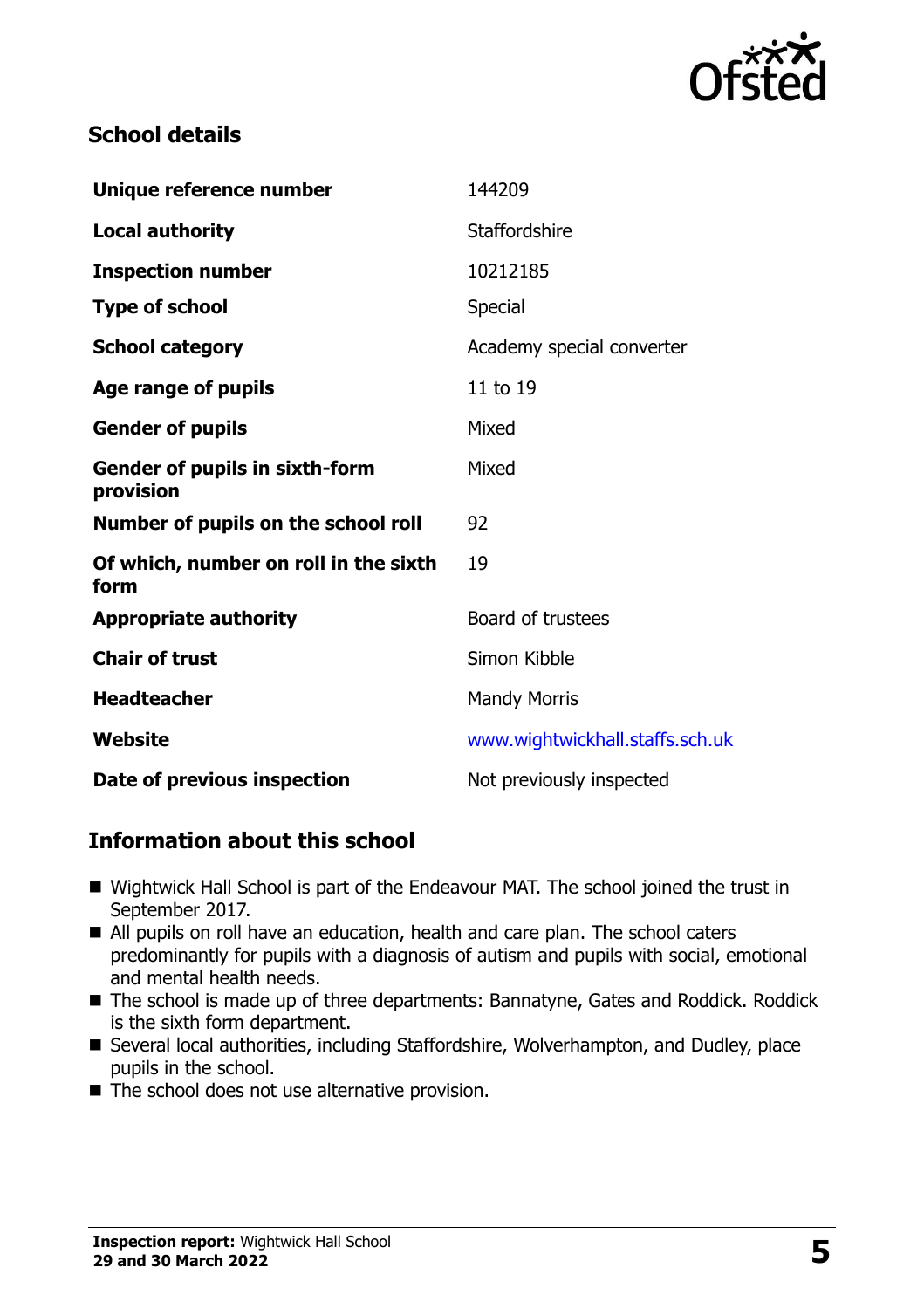

## **Information about this inspection**

- This was the first routine inspection the school received since the COVID-19 pandemic began. Inspectors discussed the impact of the pandemic with school leaders and have taken this into account in the evaluation.
- The lead inspector met with the headteacher and the acting chief executive officer of the MAT. He met with the chair of the board of trustees and two members of the local governing body, including the chair.
- Inspectors held meetings with the safeguarding team and other leaders, including the behaviour leader.
- As part of the inspection, inspectors carried out deep dives in English, mathematics, physical education, and communication and language. For each deep dive, inspectors discussed the curriculum with subject leaders, visited a sample of lessons, spoke to teachers, spoke to pupils about their learning and looked at samples of pupils' work.
- An inspector observed pupils reading to a familiar adult.
- Inspectors spoke to pupils formally and informally about their learning and experiences at school. Two separate groups of pupils accompanied inspectors on a walk around the school.
- Safeguarding documents were checked, including the checks that leaders make on staff's suitability to work with children. The inspectors checked that staff implement safeguarding policies and procedures effectively across the school.
- An inspector talked to parents at the end of the day. Inspectors were unable to consider responses to Ofsted's online questionnaire, Ofsted Parent View, due to the small number of responses. The lead inspector considered the free-text responses received during the inspection.
- Inspectors considered the responses to Ofsted's staff survey.
- Inspectors looked at a range of documentation provided by the school. This included the school's self-evaluation, school improvement plan, school policies, curriculum documents and SEND records.
- The inspectors looked at information published on the school's website.

#### **Inspection team**

Wayne Simner, lead inspector Her Majesty's Inspector

Russell Hinton Ofsted Inspector